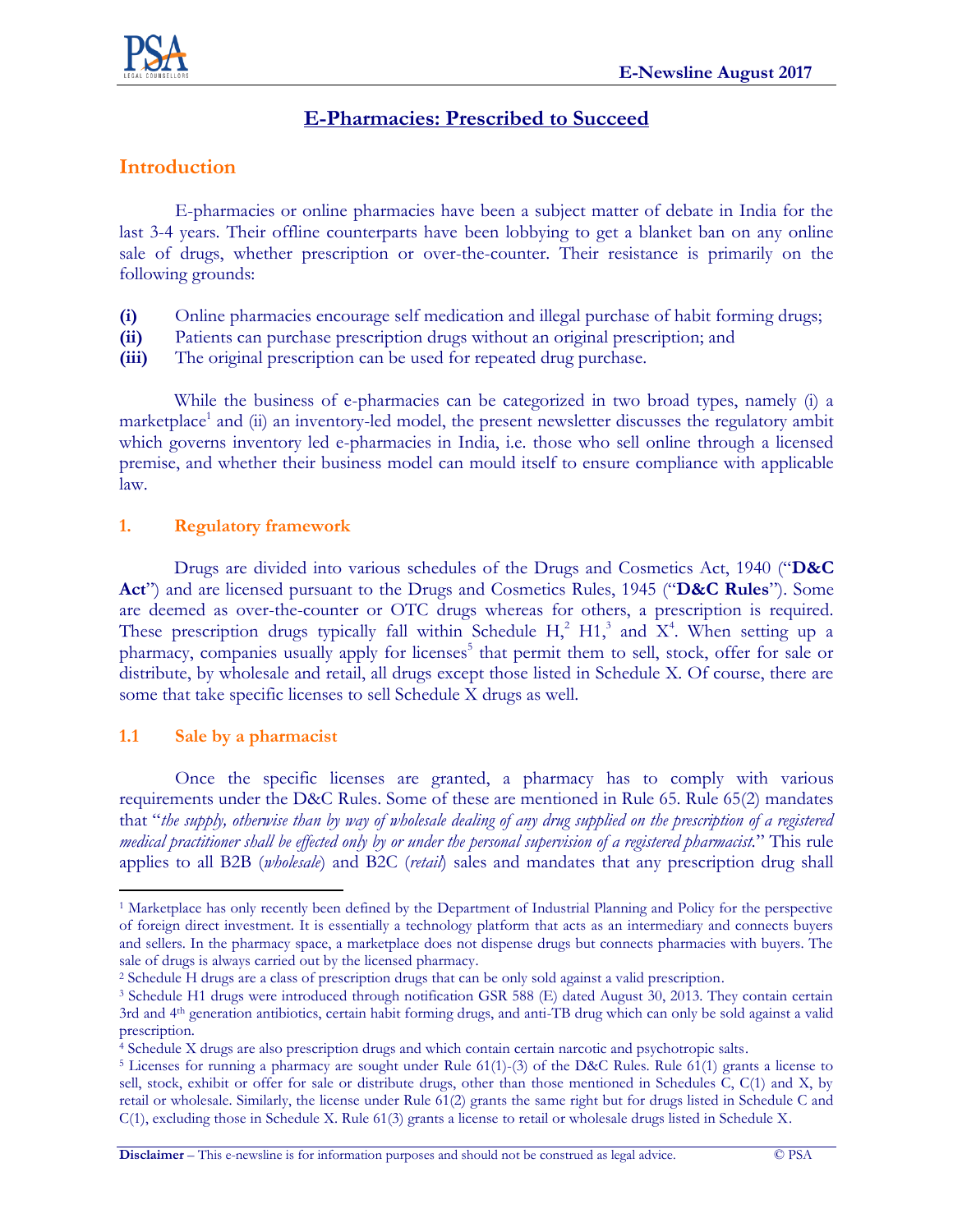only be supplied under the personal supervision of a registered pharmacist. From a regulatory aspect, an online pharmacy can comply with this requirement since the physical disbursement/sale of drugs, after reviewing the prescription, can be affected by an in-house registered pharmacist.

This brings us to another important question. Does any law in India mandate that registered pharmacists can only dispense drugs based on an original medical prescription as opposed to a scanned or digital version? To understand this better, it is important to review Section 4 of the Information Technology Act, 2000 ("**IT Act**"), which is a more recent statute, and states the following:

"*Where any law provides that* **information** *or any other matter* **shall be in writing** *or in the typewritten or printed form, then,* **notwithstanding anything contained in such law***, such requirement shall be deemed to have been satisfied if such information or matter is: (a)* **rendered or made available in an electronic form***; and (b) accessible so as to be usable for a subsequent reference*."

Therefore, if a prescription is in electronic form, it arguably fulfills the requirements of Rule 65(2) of the D&C Rules by virtue of the non-obstante clause in Section 4 of the IT Act. In fact, the IT Act shall also have an overriding effect on earlier legislations pursuant to Section 81 which clearly states:

"*The provisions of this Act shall have effect notwithstanding anything inconsistent therewith contained in any other law for the time being in force."*

## **1.2 Written and signed prescription**

The second contentious rule is Rule 65(9)(a) which states that "*substances specified in Schedule H and Schedule H1 or Schedule X shall not be sold by retail except on and in accordance with the prescription of a registered medical practitioner…..*". Rule 65(10) further states that "*For the purposes of clause (9) a prescription shall (a) be in writing and be signed by the person giving it with his usual signature and be dated by him; (b) specify the name and address of the person for whose treatment it is given; (c) indicate the total amount of the medicine to be supplied and the dose to be taken.*"

Since Rule  $65(9)(a)$  is absolute in nature, the argument put forth by offline pharmacies is that electronic prescriptions do not conform to Rule 65(10) of the D&C Rules. However, nowhere does Rule 65(10) make reference to the "original" prescription and there is no specific requirement in it that cannot be fulfilled by an electronic copy. Accordingly, the letter and spirit of this Rule can be complied with even with a scanned or digital prescription.

## **1.3 Stamping of prescriptions**

The last and perhaps the most critical rule is Rule 65(11). It is from this rule that most offline chemists derive maximum thrust to their arguments, irrespective of whether they themselves comply with it or not. Rule 65(11) states that "*The person dispensing a prescription containing a drug specified in Schedule H and Schedule H1 and Schedule X shall comply with the following requirements in addition to the other requirements of these rules: (a) the prescription must not be dispensed more than once unless the prescriber has stated thereon that it may be dispensed more than once; (b) if the prescription contains a direction that it may be dispensed a stated number of times or at stated intervals it must not be dispensed otherwise than in*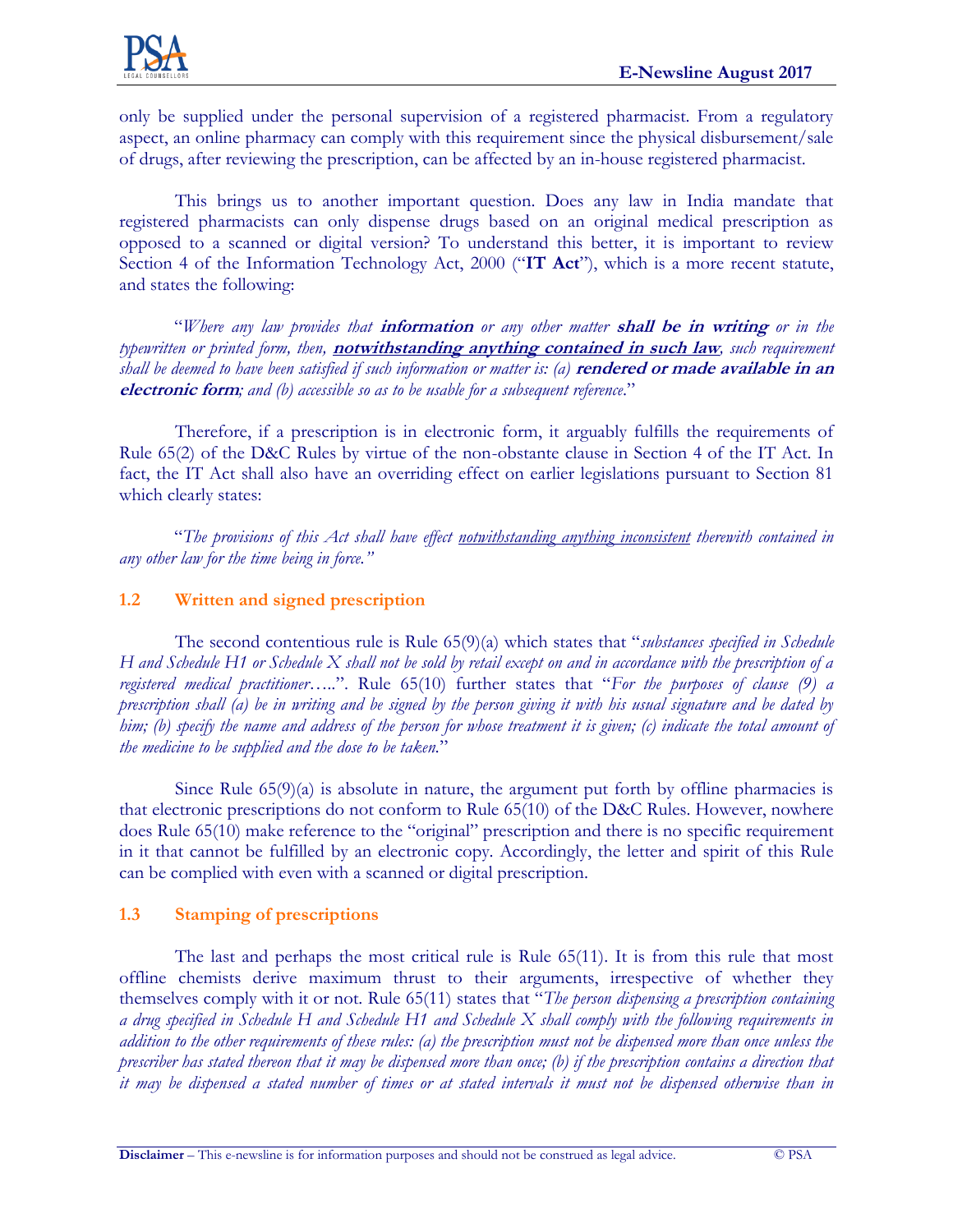

*accordance with the directions; (c) at the time of dispensing there must be noted on the prescription above the signature of the prescriber the name and address of the seller and the date on which the prescription is dispended.*"

The argument put forth by offline pharmacies is that online pharmacies cannot comply with Rule  $65(11)(c)$  and because of this non-compliance, they are more likely to also be in breach of Rule 65(11)(a).

If one evaluates Rule  $65(11)(c)$  and  $65(11)(a)$  with a legal lens, neither of the rules make reference to an "original" prescription. Interestingly, the word "prescription" has not been defined in either the D&C Act or the D&C Rules. It has been defined for the very first time by the Pharmacy Council of India in its Pharmacy Practice Regulations, 2015 ("**Regulations**"). As per section 2(j) of these Regulations, it means "*a written or electronic direction from a Registered Medical Practitioner or other properly licensed practitioners such as Dentist, Veterinarian, etc. to a Pharmacist to compound and dispense a specific type and quantity of preparation or prefabricated drug to a patient.*" Based on this, a simple reading of Rule 65(11)(c) would only go to show how online pharmacies are capable of complying with the requirements of the law provided customers/patients do not misuse it. With digitization of doctor-patient relationships, going forward we will only see more e-prescriptions as opposed to physical ones. Therefore, it becomes even more necessary for regulators to interpret Rule 65(11)(c) based on how the spirit of the law is being complied with as opposed to the literal letter. If the only ground for prosecuting online pharmacies is non-compliance with Rule 65(11)(c), there is absolutely no reason why offline pharmacies should be left outside the ambit of such prosecution.

### **2. Other legal red-flags**

There are other aspects to the business model which also require a legal assessment.

#### **2.1 Location specific licenses**

Since licenses are given for a specific premise, it is important that "sale" as per the Sale of Goods Act, 1930 is concluded at the licensed premises. In fact, Rule 62 of the D&C Rules unambiguously states that "*if drugs are sold or stocked for sale at more than one place, separate application shall be made, and a separate license shall be issued, in respect of each such place.*" Therefore, the business model has to ensure that the "sale" and "stocking" of drugs is always in compliance with Rule 62.

To understand how the online model is legal, it is important to evaluate it based on an ongoing practice followed by offline pharmacies. The manner in which a physical pharmacy is able to sell drugs through its licensed premise but still deliver it to our homes is exactly how the online model can comply with the requirements of Rule 62. In other words, the "sale" must always conclude at the licensed premise.

## **2.2 Delivery**

Delivery of drugs across India and their storage by courier companies has been a grey area in law. Rule 61 of the D&C Rules, which mandates taking a license for "stocking" and "distribution", could possibly trigger if courier companies pick up drugs from a pharmacy, store it in their warehouse for the night, and deliver it the next day. However, as long as the drugs are properly packed and do not require special storage conditions, such narrow interpretation to the